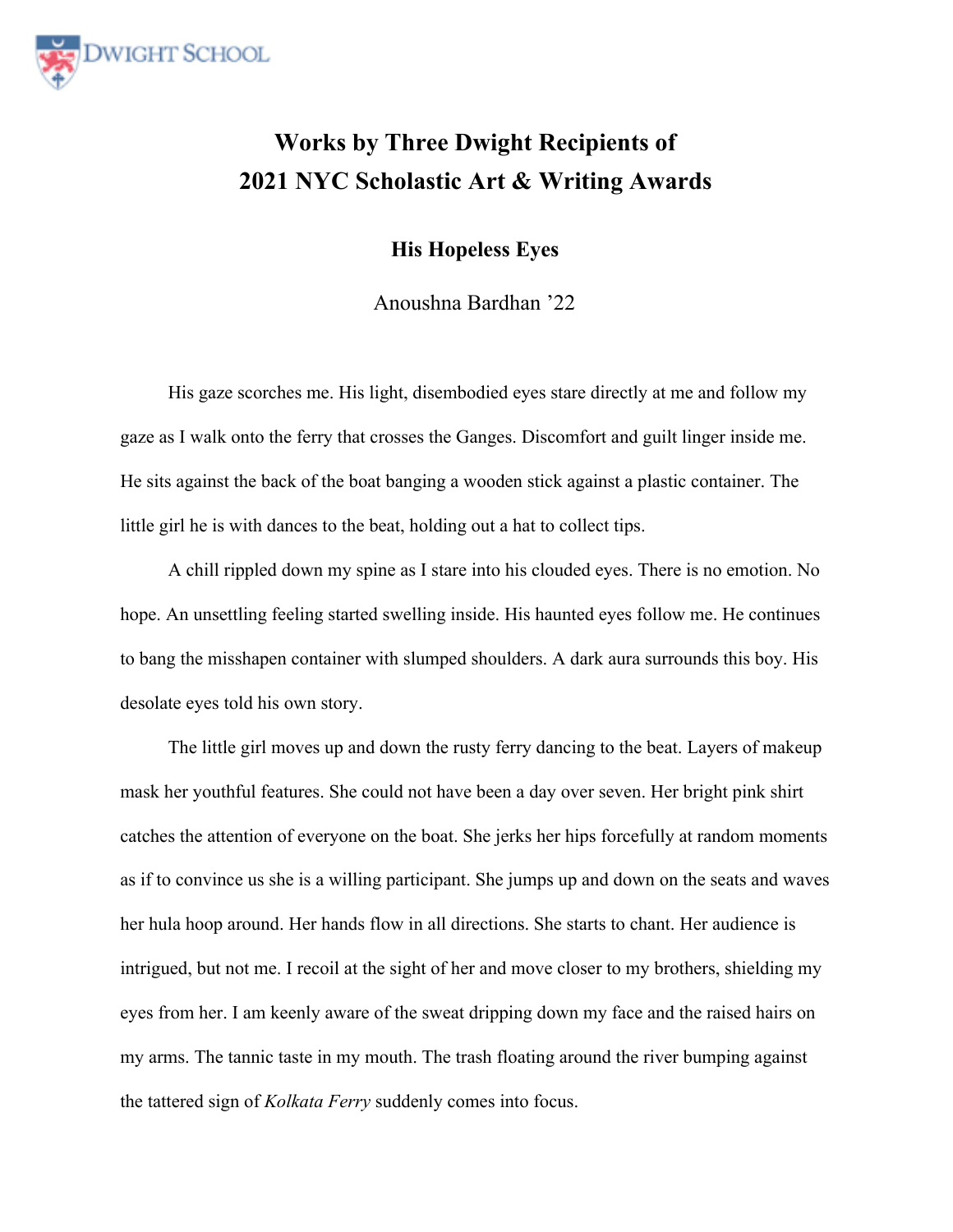

As she dances around the ferry, a liquid trail raced down her cheek. She quickly wipes it away, smudging her dark eyeshadow in the process. She then returns to jerking around as my judgments vanish. She is only a little girl, a couple of years younger than me. This is not what she would want to be doing. Her eyes held such sorrow; I had to look away. I focus my attention on the view around me. I look at the crowds bathing in the water. The people washing their utensils and clothes on the banks of the river. I realize what a poor country it is around me.

The vibrant colors of flowers enter my sight. The flower market approaches us — the last part of our tour. As the ferry glides down the muddy river of Kolkata, I look back at the girl and the boy. The girl walks around after her performance with a ragged hat asking for change. As she approaches people, they turn their gazes and curl their lips in disgust. She looks at her companion wistfully searching for comfort. He smiles and nods for her to continue.

My family and I get off the ferry and walk towards the flower market. The crowded space overwhelms my senses. I am pushed back and forth by the people jostling past. People selling goods grab me. Vendors forcefully grasp at my feet. Mud splashes all over my clothes. I feel my cheeks blush as my eyes start to tear up. I shrink back into the protective company of my brothers, embarrassed by my tears. I feel a sudden rush of empathy for what the children on the ferry must feel every day.

All this fades away as I think of the boy and the girl again. Their image lingers in my mind. I wander through the market paying no attention to the tour — my thoughts of the children on repeat.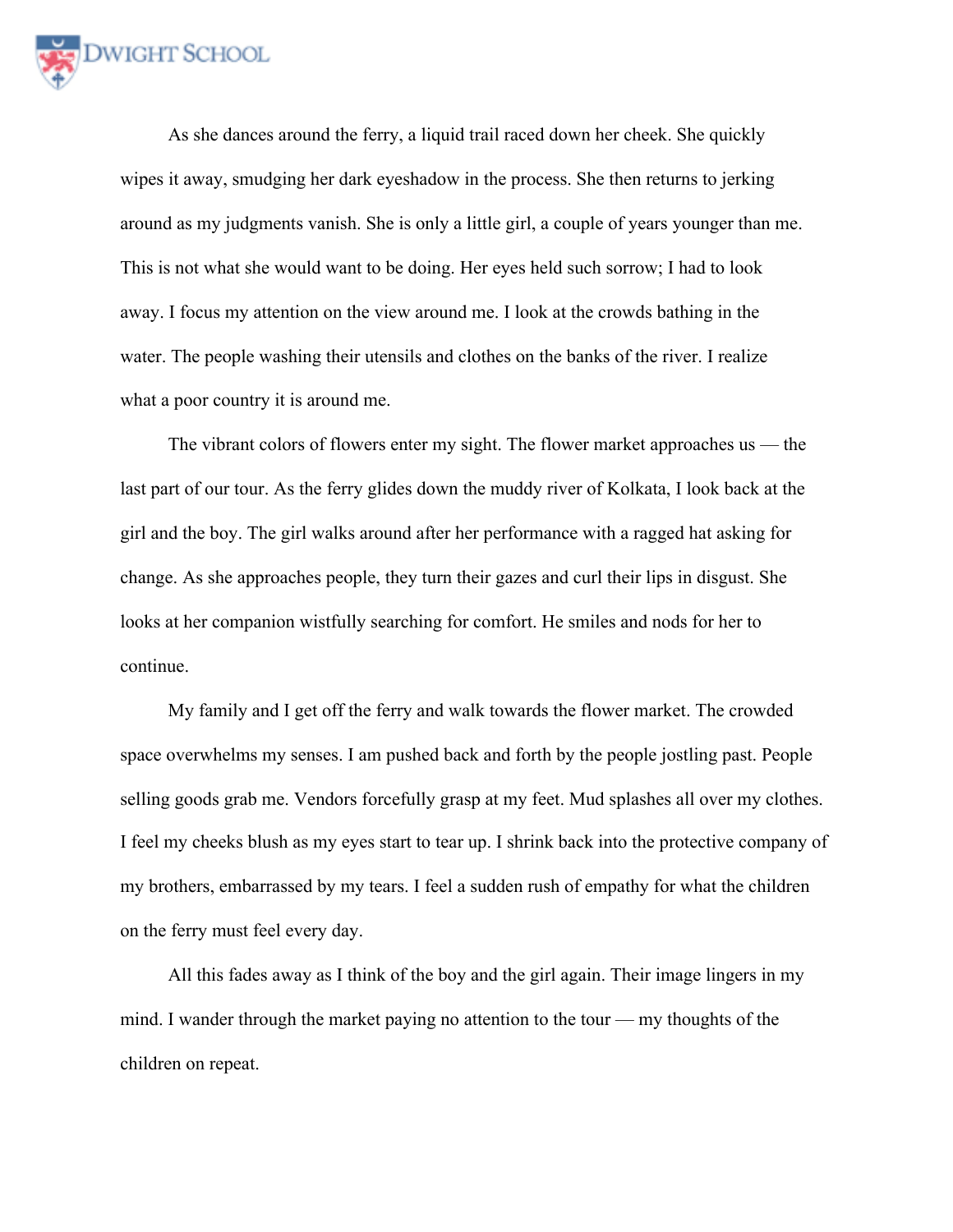

I look at my father, searching for comfort. I grab onto his hand, and he squeezes it. He looks down at me and smiles for me to continue. At that moment, I am reminded of my comfortable and protected life in New York, nestled within a loving family. I realize how precious that must be. My father worked hard to get where he is today. He worked hard to get the job and the secure life he has now. I feel an overwhelming feeling of thankfulness. He worked hard to be able to support his children. The boy and the girl on that ferry work hard to survive, to earn a few coins every day to make their living. The determination and grit it takes them to survive are qualities that I don't yet possess.

My father is from India and had he been born into slightly different circumstances, those same bare feet dancing around the ferry could have belonged to me. I am grateful for the life that I have, especially on behalf of all those who don't.

From the flower market, I glance at the ferry again. The girl is dancing, and the boy turns to look at me, staring at me, with those clouded, haunted, hopeful eyes.

## **Amelia**

## Ava Goldfarb '21

This room was so dreadfully hot. So suffocating I felt like I could choke at any minute. The fire that roared in the fireplace across from my bed was at least four feet tall and orange like the last dregs of a summer sunset. But this air was not like the sweet summer air I can tolerate. No, I smelled unwashed and the room was so dreadfully hot.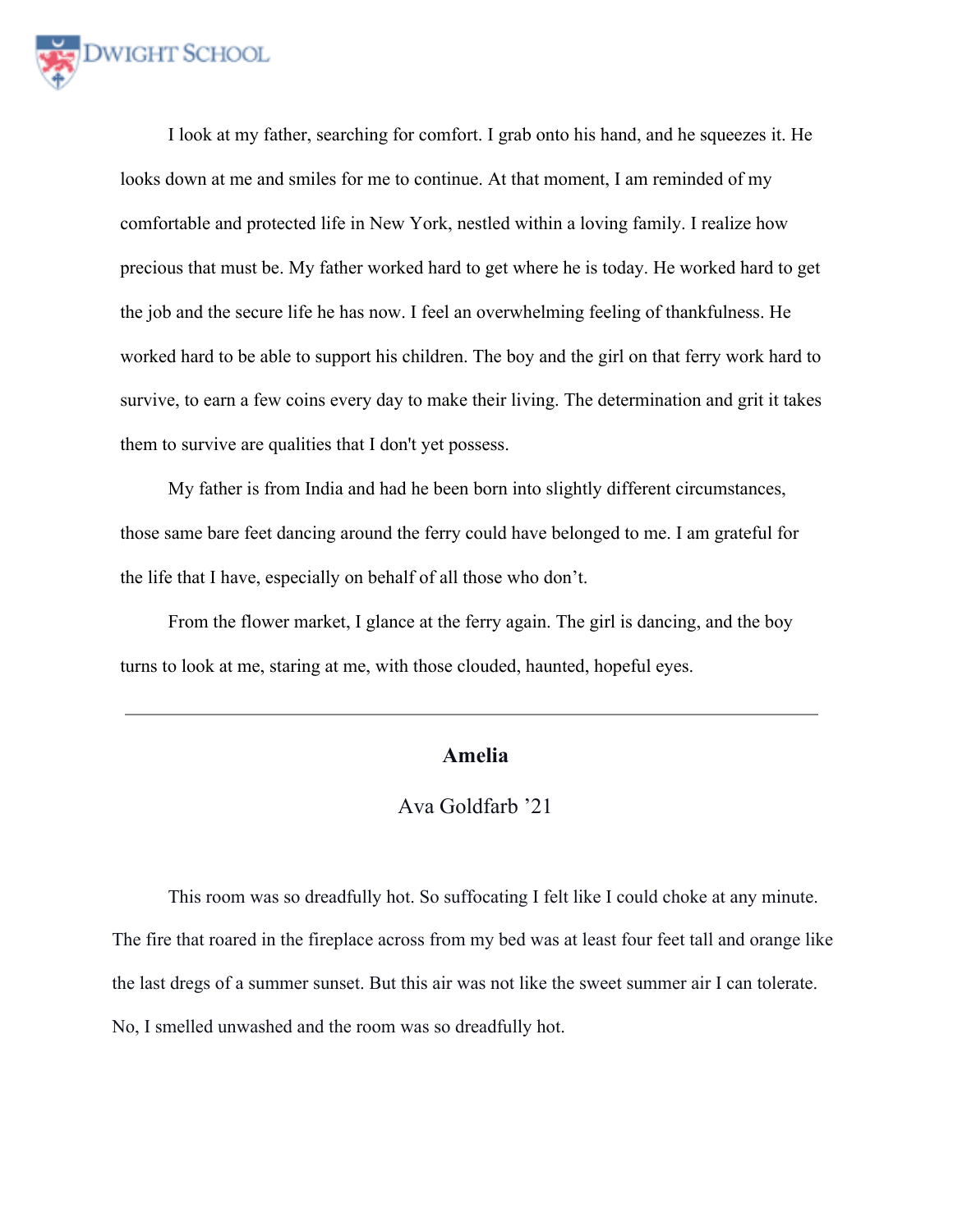

I was propped up on a mountain of pillows and weighed down with blankets varying from cotton to the heaviest wool. Of course, it was all covered by a plush velvet blanket that matched the drapes that blocked out the watery grey light from the sky. I felt a drop of sweat inch down my face. I needed water but it would be hours before Betsy would come with tea and scalding hot soup. I could cry at the thought of eating more of that wretched soup. I truly had been feeling better despite still having a fever.

I did not understand why mother had shipped me out to the seaside to heal if she intended to shut me up in this god awful room. The doctors had said that the fresh seaside air would help me more than the air in London. So mother packed up me, our maid, and herself to our seaside estate for me to convalesce.

I only got to leave the house on Friday afternoons. I sat in a chair wrapped in blankets and overcoats to protect against the wet March air. I loved the cold sea breeze and the sensation of mist on my feverish forehead. But it was only for that hour that I got to breathe in the chilled refreshing air that I was brought here for in the first place.

I pried my arm out from under the layers that I was buried under. I shifted my legs under the blankets and began to inch to the edge of the bed. I decided that I would rather die than sit in my bed for another ten minutes. If I could get to the window and just open it maybe I could survive my imprisonment in this heavy room. Its decor was so ugly - wine-colored velvet covered each piece of furniture, the drapes, and the elaborate canopy above my bed. The walls were plastered with a silky red pattern with delicate gold flowers adorning it. It was a dark room only illuminated by the roaring orange fire.

It was nothing like my room in France. A room full of pale blue and white decorations and four large windows I could open to look at the sprawling garden below in full bloom.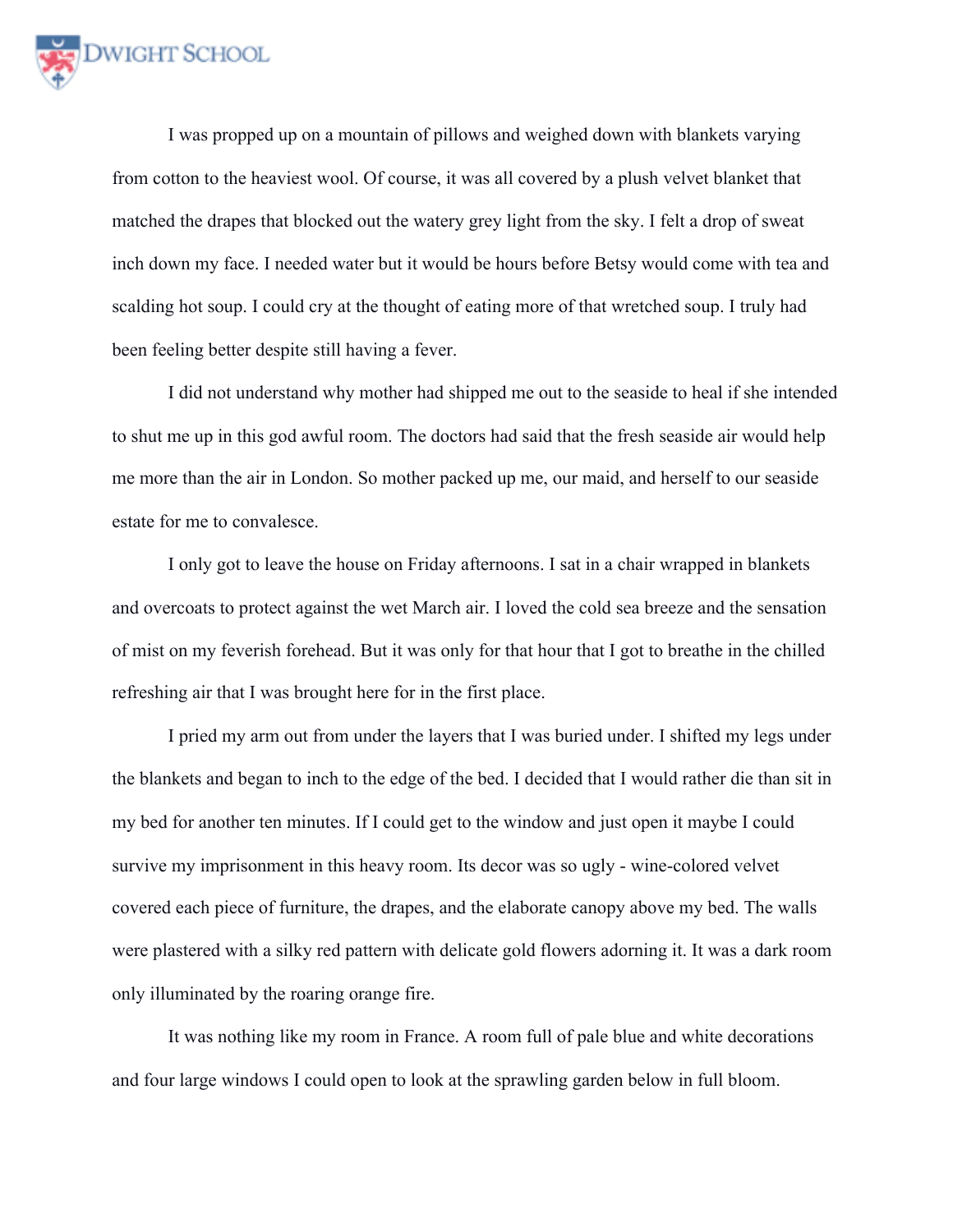

I finally made it to the heavy drapes. I pulled them open and rested my arms on the window sill. A coughing fit wracked my body and I fell to the floor. I took one deep steadying breath. I needed to open that window. I hoisted myself up to the edge, my nightdress soaked with sweat. I managed to lift the window and the salty wet wind blew into my room. I drank it in. I didn't feel sick, I felt like I was flying before the door swung open and I collapsed to the floor again.

"Amelia! What are you doing out of bed?" My mother reached me and tried to lift me from the floor. I heard Betsy enter with my bowl of soup.

"Oh my heavens," she rushed over and hoisted me to my feet.

"Amelia darling, why are you by the window?" My mother beseeched me, while dragging me back to my plush cage.

"I needed air."

"No, Amelia, you need to rest."

"That's all I've been doing for months. Mother, what I need is air and a cup of water."

My mother spooned water into a cup for me all the while staring at me with the utmost contempt. Betsy dabbed my head with a cool cloth before she began to force me to drink the soup. She smiled at me and whispered, "Behave today and tomorrow I'll give you a bath." Now that was enticing and I resigned myself to drinking every last drop of that soup.

"Amelia" my mother's stern voice indicated that she was displeased with my current behavior. Not that anything I did *ever* pleased her. "You have a responsibility, to *keep* your engagement."

I knew what she meant. To marry my betrothed I had to be alive. It was a business transaction to save our estate. I had to marry the rich Frenchman in order to stay in the upper echelon of our social class in England.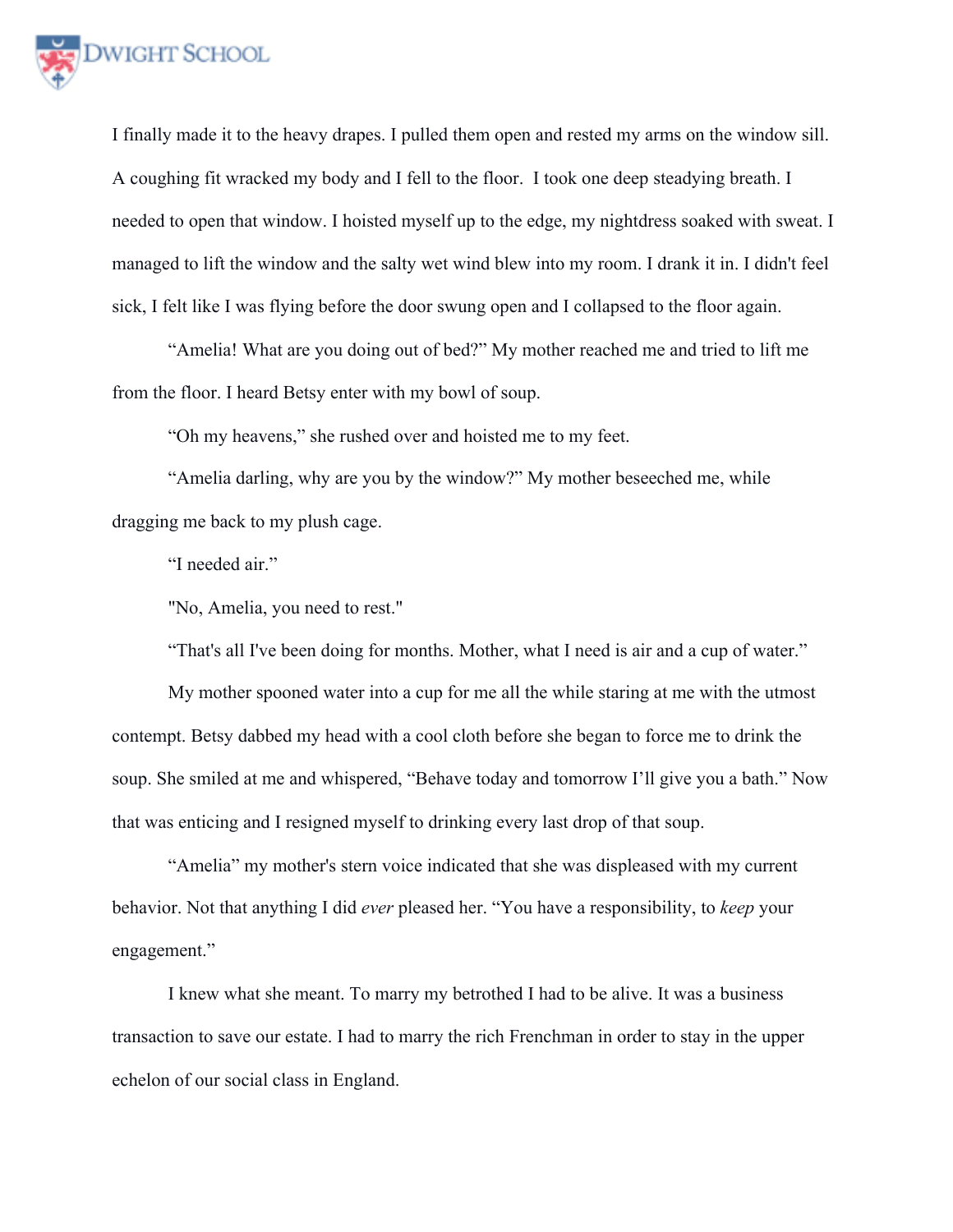

As she swept out of my room I heard her mutter, "What a waste to send her to France all these years." My own mother did not care if I lived or died for her own sake but because she had to keep her ranking amongst her friends.

"Betsy, she is a heartless wench!"

Betsy smothered a laugh but gave me a reassuring smile, "She is concerned for you, it's just too much to bear when your child is ill."

"Betsy, I think I will take a nap now." She tucked the layers back on me and went to close the window.

"Please, keep it open." She looked back at me, hands still on the window.

"I will leave it open enough to get some fresh air in the room."

Relief washed over me knowing I wouldn't be trapped in this gilded oven for hours longer.

My life wasn't always stuck in the sorry grey coast of England. No, I lived in London during the fall and winter and attended galas and had been educated by numerous tutors. Every spring since I was fourteen I was shipped off to the southern countryside of France to stay at a sprawling Château with dozens of other little ladies and young lords to enjoy the fresh air and find a husband. The Lady Duverne owned the sprawling estate, she was widowed in her youth and never remarried but instead created a summer school for edification.

Every year I stayed in the same glorious room. It was my favorite place on earth. The room was light and dainty and the fresh scent of flowers, not piss, pervaded the whole estate. In the mornings I would walk with Margot and, in those first few years, practice my French, asking everyone *Quel est votre nom?* and *Comment ça va aujourd'hui.*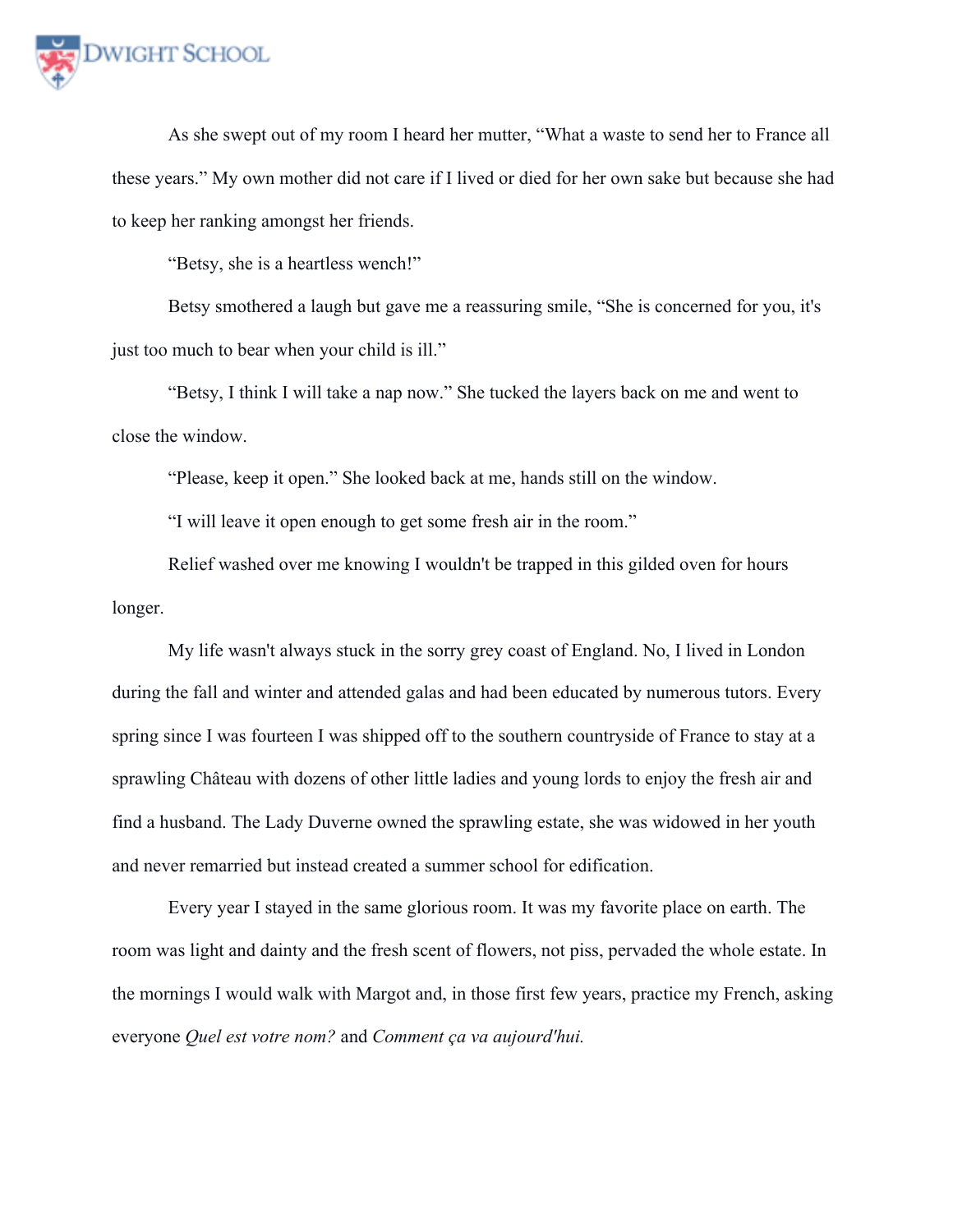

The older girls would talk to us about suitors and corsets, and what boys were like. We would sit on their plush beds and giggle at the stories. Only the older girls, sixteen up to nineteen, were allowed to attend the balls held at the end of each month. We would sneak down to the grand ballroom, it's gold decorations and glistening mirrors shining in the candlelight. The older girls' skirts twirling and spinning across the dance floor. It was lavender, blue, green, rich colors in satin and silk. We little girls would dance with each other in white nightgowns and dressing coats, swaying to the distant music. Then a matron would see us and scold us, telling us it was time for bed.

In those early years, we could be little wild girls exploring the country. My little troupe of friends and I would steal away to a stream hidden in the woods. There we would lay in the hot summer sun wearing our underclothes. We would play and make flower crowns, and when the boys would come we would hastily grab our dresses and run screeching into the forest, giggling all the way.

## **Glass Houses**

Sarp Sevil '23

I could feel the beads of sweat running down my neck. My stomach was burning from anxiety as I walked down the bleached hospital halls. I had so many thoughts and questions racing around my head. My father had a look of worry I had never seen from him before which only compounded my stress. The doctor referred us to the correct room, or at least I think he did. His lips were moving, but all I can remember is the piercing ringing in my head. The glass was cracking. I took a deep breath and turned left into the room. I saw my mother unconscious with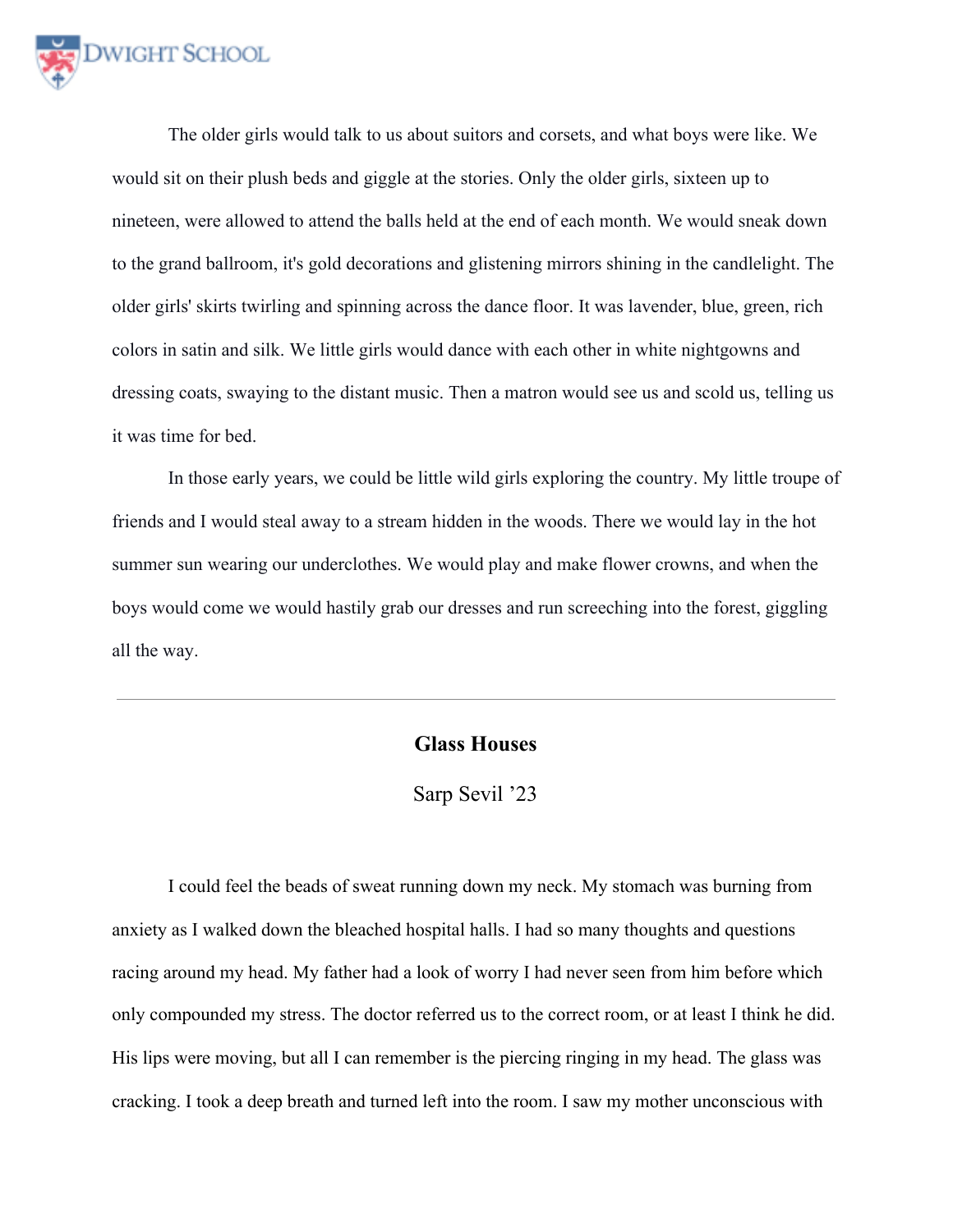

seemingly hundreds of wires and cables erupting out of her. The anxiety I had vanished in an instant, and all I could feel was a deep pit in my stomach. My glass house shattered into pieces.

I was born looking out tinted windows, a gift of innocence and the belief that the world is fair and just everyone receives from their parents when they are born. My memory of seeing my mother in the hospital is far from the worst or even most important event of my life, but it did mark a turning point. I came to realize that the world as I knew it was a fallacy. The first thing I asked the doctor wasn't what is wrong with her or is she ok. I asked him why. Why did she get sick? Why did it have to be her? I was trying to put the fragments of glass back together, trying to rebuild the illusion, but all I ended up with was bleeding hands. Looking back, this was a selfish question. The kind of question you would expect a self-centered child to make. I was more concerned with myself than with her. I couldn't accept that someone could get sick for no reason. People can't just get disabilities randomly, right? Good things happen to good people and bad things happen to bad people. Everything happens for a reason, that is what I was told my whole life so it has to be true. Immediately, my mind tried to justify it. I looked for something to blame, and the first person who came to mind, as shameful as it is to admit it, was my mother herself. I thought, even if just for a moment, that she deserved it. It didn't make much sense but in my mind's mad scramble to pin the blame, it chose the easiest answer. But the theory didn't hold. I knew she was a good person so it couldn't be that she deserved it. I was back to square one.

Sitting next to my mother in the hospital, I spent hours thinking. The hum of the air conditioner filled my empty head like TV static. The beeping of the medical equipment synchronized with the beating of my heart. I couldn't tell if the dizziness was from the chlorine-washed floors or my own anxiety. There had to be a reason, someone to blame. And the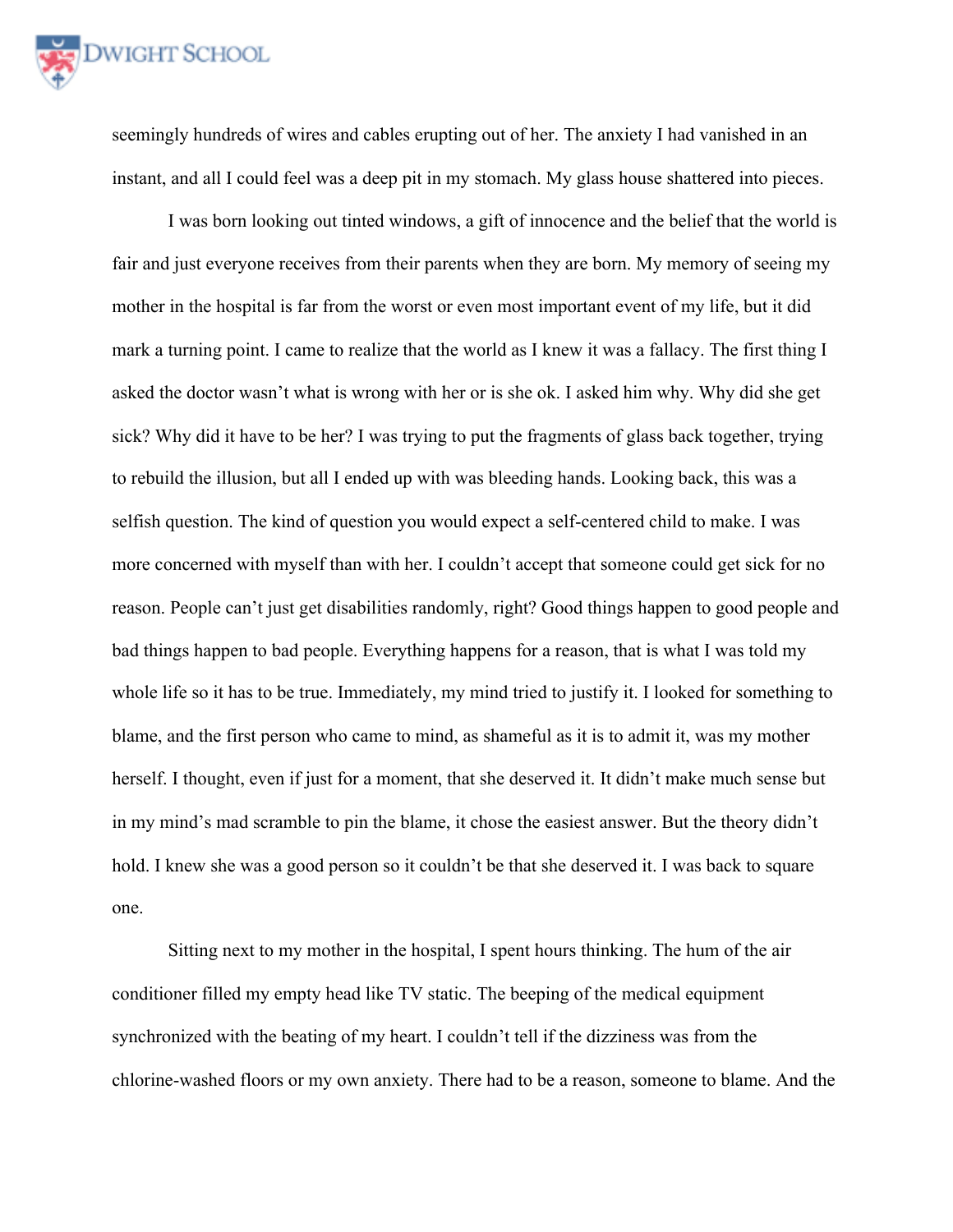

only configuration that could solve this dilemma was that it was my fault. Previous to this, my mother had had serious back problems from her many back surgeries she needed after having a c-section. In my mind, my birth took away her health. But there was one more answer. Instead of a solution to the problem, it's a rejection of the equation. Either I am responsible for taking away my mother's health or this fundamental principle I have believed my entire life is wrong. And on that day in the hospital, I made my choice. I could have just as easily blamed myself and spiraled downward into guilt and self-loathing. I can't explain why, and honestly I don't know why, but for whatever reason, for whatever combination of sounds, smells, thoughts, and feelings; in that moment, I decided no one was to blame.

To know and to accept the truth are two very different things. Some people live their lives looking out tinted windows, never challenged by the world through sheer luck. They try to justify to themselves that they deserve what they have and die before the world can prove them wrong. They live ignorant, blissful lives. Many believe the answer I came to is depressing. The world is a random, meaningless place where things happen by chance and we have so little control. However, I think the truth is more bitter-sweet. Random things happen, good and bad, for no reason at all. Life will likely suck for the most part, but on this small insignificant planet in an endless cosmos exists the miracle of the universe experiencing itself. To live is not to be happy, but to persist through the storm to reach the fleeting moments of joy and sunshine life has to offer. One day, hopefully later than sooner, my mother will die. But her death doesn't mean all the wonderful times we spent together were for nothing. Not everything in life needs to have a purpose. A sunset doesn't need meaning to be enjoyed, the enjoyment is the meaning. Our experiences are all we have. The meaninglessness of the universe doesn't mean everything we do is pointless, it means we get to decide what the point is. Most people at some point see their glass